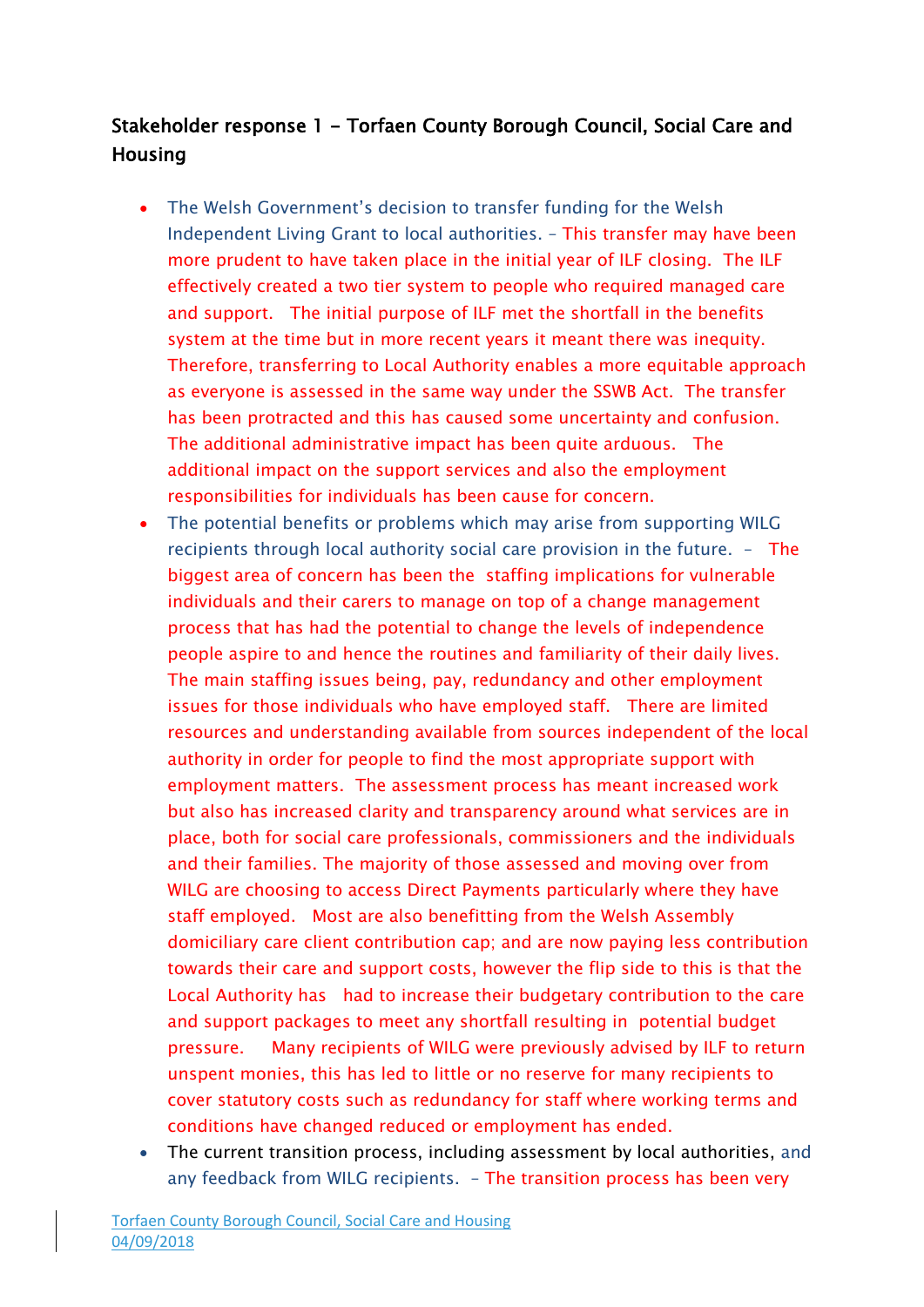long and social care professionals have taken time to complete assessments, agree new care and support plans with individuals and ensure that people are informed and clear on the process of transition. To date there has been no formal complaints or feedback from individuals.

- If you (or your organisation) was involved in the work of the ILF stakeholder advisory group, your experience of this process and the extent to which the group's deliberations and final recommendation reflected the views of members – N/A However, the organisation was not directly involved in the stakeholder group but was represented nationally. It is felt that information shared with the stakeholder group was not always acted upon or given appropriate consideration.
- Any alternative approaches that you believe should have been taken by the Welsh Government, or any changes which should be made at this stage. – WG should ensure that LA's continue to receive sufficient funding and resources through the funding allocated to the RSG to meet the increase to the new alternative social care packages agreed. The majority of individuals will receive the same or more equivalent funding to that which they received via ILF. The ILF and subsequently WILG did not keep pace with actual costs of care, on costs and statutory obligations of ILF recipients for some years. This effectively means that Local Authorities are having to increase the cost of all packages.

Any other views or comments that you have in relation to the petition.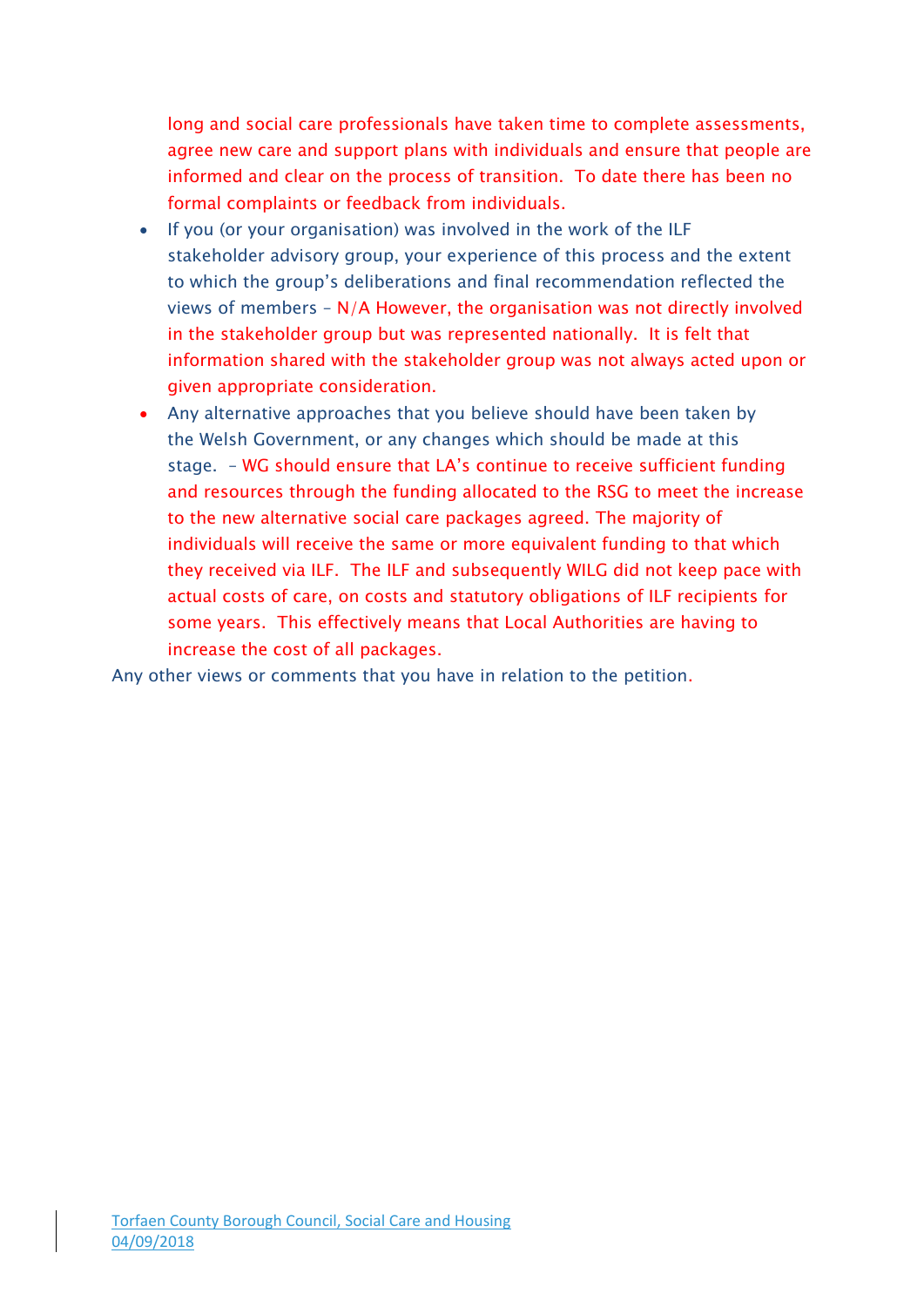### Stakeholder response 2 - Conwy Social Care Services

#### Good afternoon,

In relation to the above; the attached comments are submitted on behalf of Conwy Social Care Services, in particular, from Manager and Practitioners from the Disabilities Services.

- The Welsh Government's decision to transfer funding for the Welsh Independent Living Grant to local authorities. – **In terms of an equitable approach to the needs of all disabled people who require managed care and support we are in agreement with the transfer. The creation of a new body in Wales to administer the ILF would have been costly and presumably diverted funding from front line to the administration of the scheme. Whilst transferring to the LA has not been without additional cost, most of the recipients are known to and supported by the LA and therefore the additional administrative costs ongoing post transfer would be less.**
- The potential benefits or problems which may arise from supporting WILG recipients through local authority social care provision in the future. – **We do not foresee any issues for individuals once social care packages are agreed with service users and any issues in relation to staffing, pay and remuneration are resolved. If anything, care and support packages being fully commissioned via the LA has increased clarity and transparency around what services are in place, both for commissioners and the individuals and their families. Most that have been assessed and are going through the process of moving over from WILG are welcoming the fact that they will not have to manage the financial side of ILF anymore. From the cases financially assessed thus far, many individuals are benefitting from the Welsh Assembly domiciliary care client contribution cap; and are now paying less contribution towards their care and support costs. Of course this then means that the Local Authority needs to increase their contribution to meet the shortfall. There are further financial implications to the LA, as many recipients at the point to transfer were advised by ILF to return all unspent monies, this means that there is no or little reserve for many recipients to cover supplementary costs, such as redundancy for staff where they are choosing to no longer self-manage their support needs.**
- The current transition process, including assessment by local authorities, and any feedback from WILG recipients. – **Conwy have had no issues raised by former recipients in relation to the transfer.**
- If you (or your organisation) was involved in the work of the ILF stakeholder advisory group, your experience of this process and the extent to which the group's deliberations and final recommendation reflected the views of members – **N/A**
- Any alternative approaches that you believe should have been taken by the Welsh Government, or any changes which should be made at this stage. – **the WG should ensure that LA's have sufficient resources through the funding allocated to the RSG to meet the alternative social care packages agreed. The WILG did not keep pace with the true cost of care for some years, with recipients packages effectively frozen. As a result we are seeing an increase in the cost of all packages.**
- Any other views or comments that you have in relation to the petition.

With kind regards

Carol Walker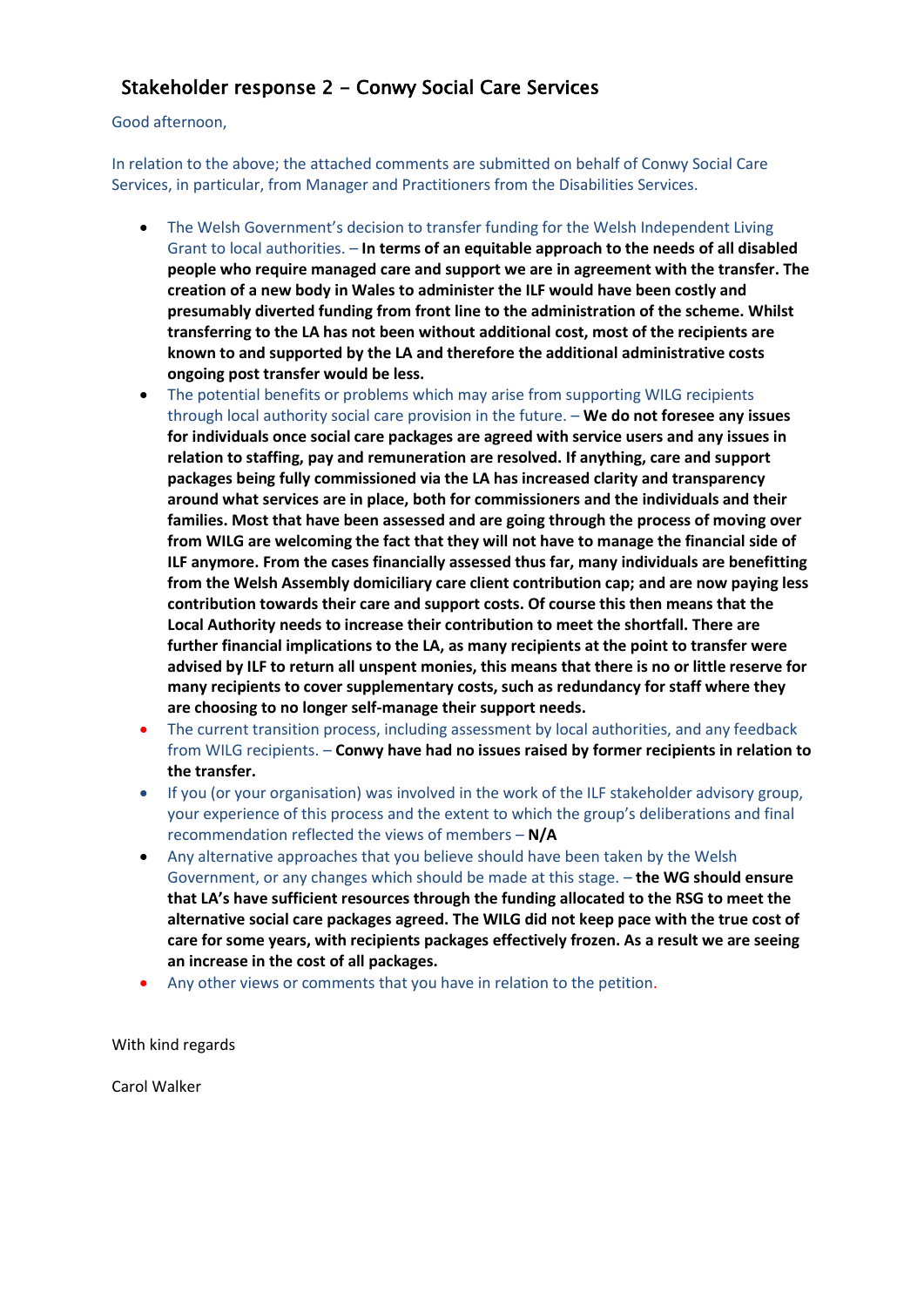

## Stakeholder response 3 - Learning Disability Wales

To: Submission to: P-05-771 Reconsider the closure of the Welsh Independent Living Grant and support disabled people to live independently, National Assembly for Wales Petitions Committee

From: Learning Disability Wales

Date 13 September 2018

We are submitting a story and 25 picture slideshow that gives feedback from a WILG recipient in support of retaining the fund:

# The story of Sonny and why we need to keep the Welsh Independent Living Grant

This story of Sonny, who has a learning disability, is being told to show how important the Independent Living Fund (now known as Welsh Independent Living Grant or WILG) is for him to lead a happy independent life.

Please watch the slideshow of Sonny enjoying his independent life.

https://1drv.ms/p/s!AugmwW\_Vn\_PKliNgSrREux1iowkf - also attached as a pdf

'A picture is worth a thousand words'.

Karen Warner from Learning Disability Wales met with Jacky, Sonny's mum to hear her story about how crucial the fund is to Sonny's life. She wants her story to be presented to the National Assembly petitions committee that is looking for wider views on a petition to 'reconsider the closure of the Welsh Independent Living Grant and support disabled people to live independently'.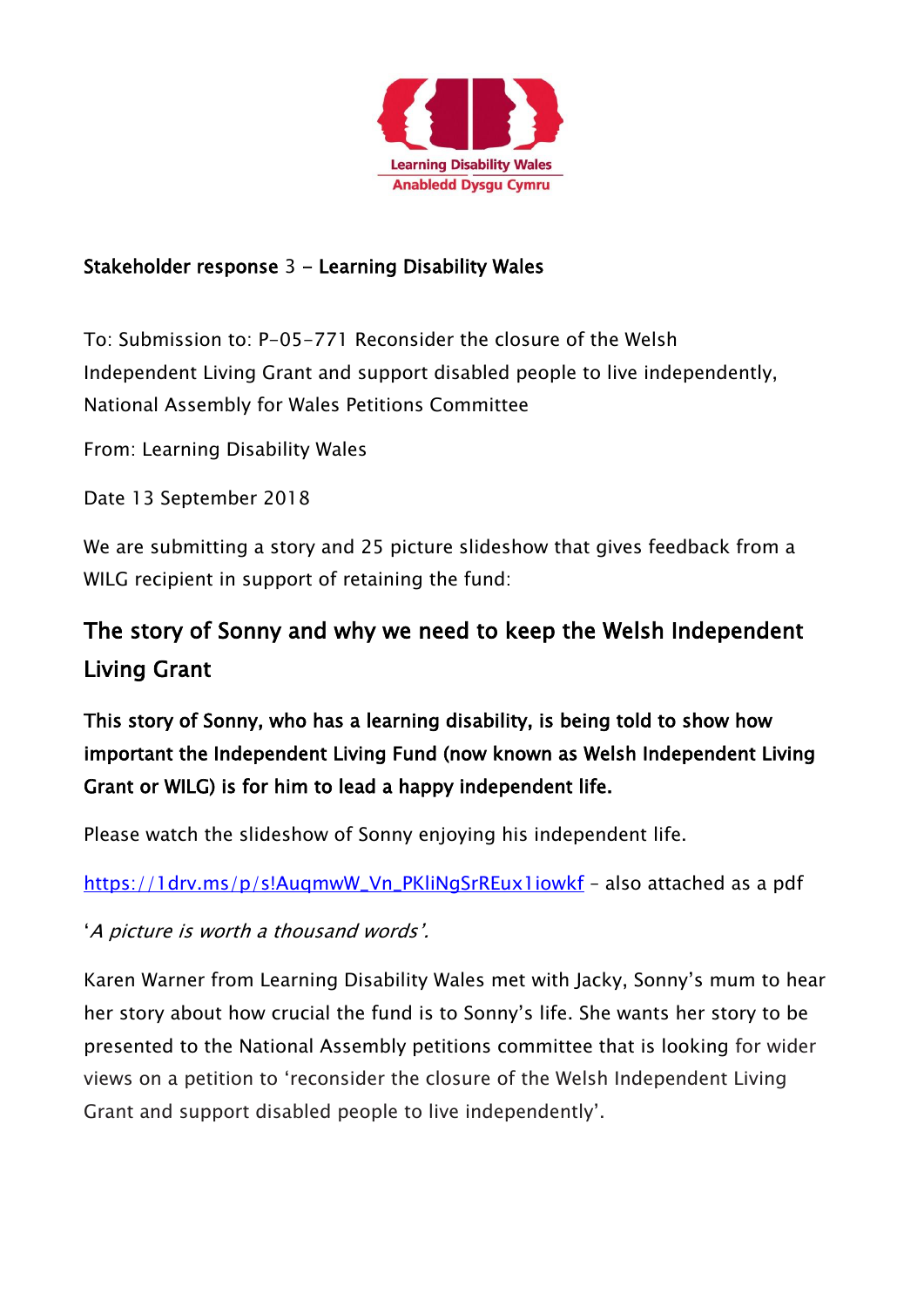Jacky from Llantwit Fardre is the mother of 29 year old Sonny who has a learning disability.

Jacky is no stranger to fighting for services and support for Sonny. As a child Sonny had a Special Educational Needs Statement, but Jacky had to fight to get the right provision for him such as speech and language therapy. Sonny went to college in Powys. Shortly after leaving college, Jacky helped Sonny make choices and plans about his life that included living in his own home with support. Jacky helped him create a pictorial plan. Jacky was used to managing direct payments for Sonny for the support he needed as a young person, so she was looking to have direct payments for him as an adult.

Jacky approached social services to talk about Sonny's plans. Sonny wanted to live in a home of his own, not a shared house. Jacky found a house for him 5 minutes from where they lived in Llantwit Fardre. At a local jobs fair she began recruiting people who could be lined up to be Sonny's support team. Social services told her that they did not have enough money for the support package he needed. In fact they could only offer her just over half of the funding Sonny needed.

Jacky wasn't giving up. She knew he would not be able to live in a shared house. He needed his own space. She was prepared to fight but was equally in despair as she didn't know what to do next. Her own mental health suffered as a result of the uncertainty of Sonny's future and other issues in her personal life at the time.

Jacky was in contact with Reach Supported Living during that time who told her about the Independent Living Fund. She applied to the fund and was successful in getting the higher hourly rate for the hours of support that Sonny needed. But it took her 2 years to fight for Sonny to have an ordinary life in an ordinary street. That was 10 years ago.

So Sonny's support package was put in place. He gets 90 hours a week support from social services as a direct payment and 25 hours a week from the Welsh Independent Living Grant. Sonny gets 1 to 1 support all the time, but sometimes he needs 2 to 1 support when he finds himself in stressful situations such as the dentist, doctor or hospital.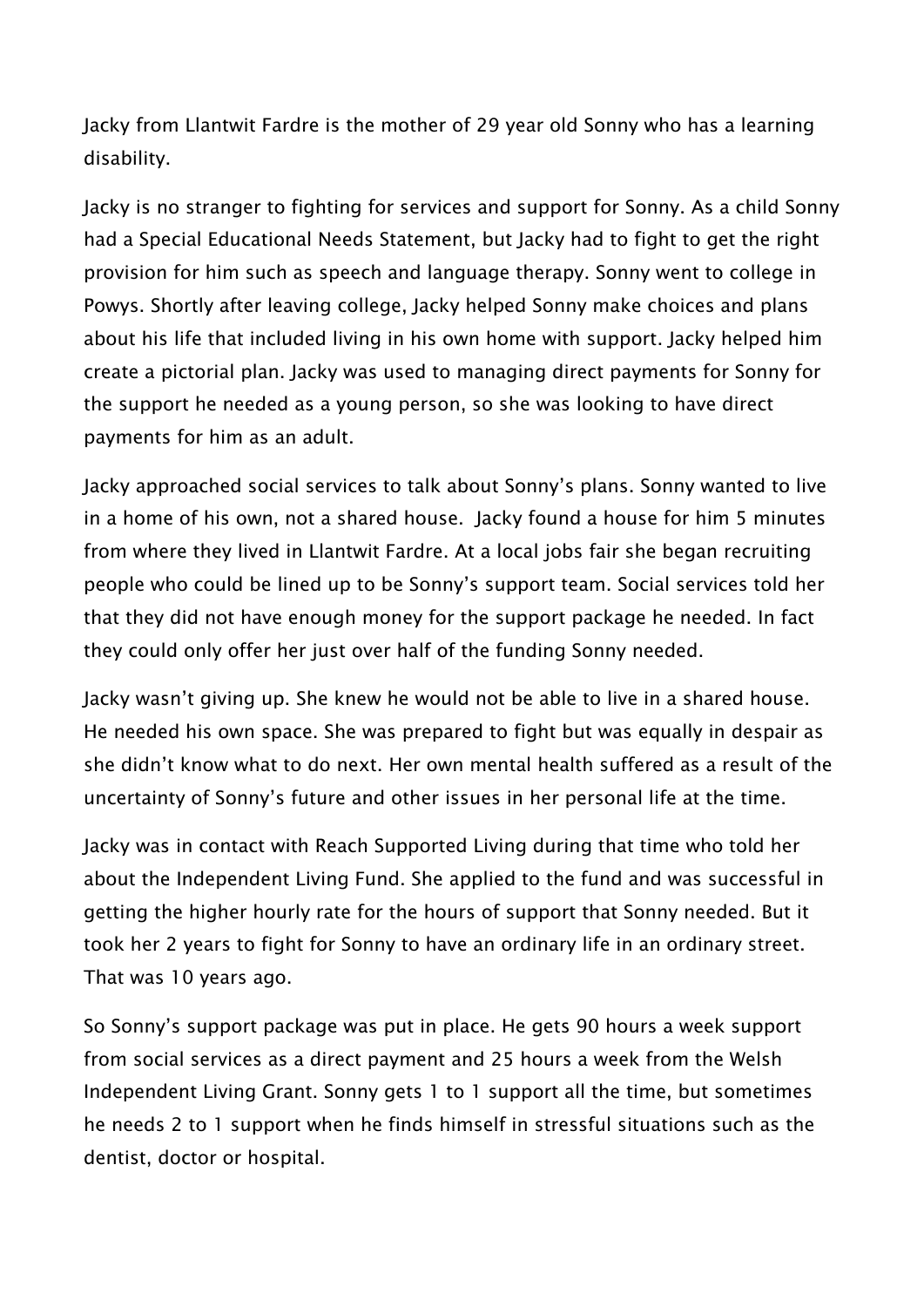Sonny loves his life. He is independent. He knows and trusts his staff. He takes risks, staff know him well enough to assess what risks to take. He learns. He is helped to cook, clean and shops for himself. He loves being outdoors, cycling up the Taff Trail, walking in the woods, going to Ogmore-by-Sea on the beach. He also loves his computer and computer games.

Jacky is extremely worried about the possible transfer of the fund and the uncertainty of Sonny's support package in the future. She said "His support and services need to be maintained otherwise they will be taking away his independence, his well-being, his support, his happiness. I won't let that happen"

 $Bv$ :

Jacky Roe, parent to Sonny and Karen Warner, Learning Disability Wales 11 September 2018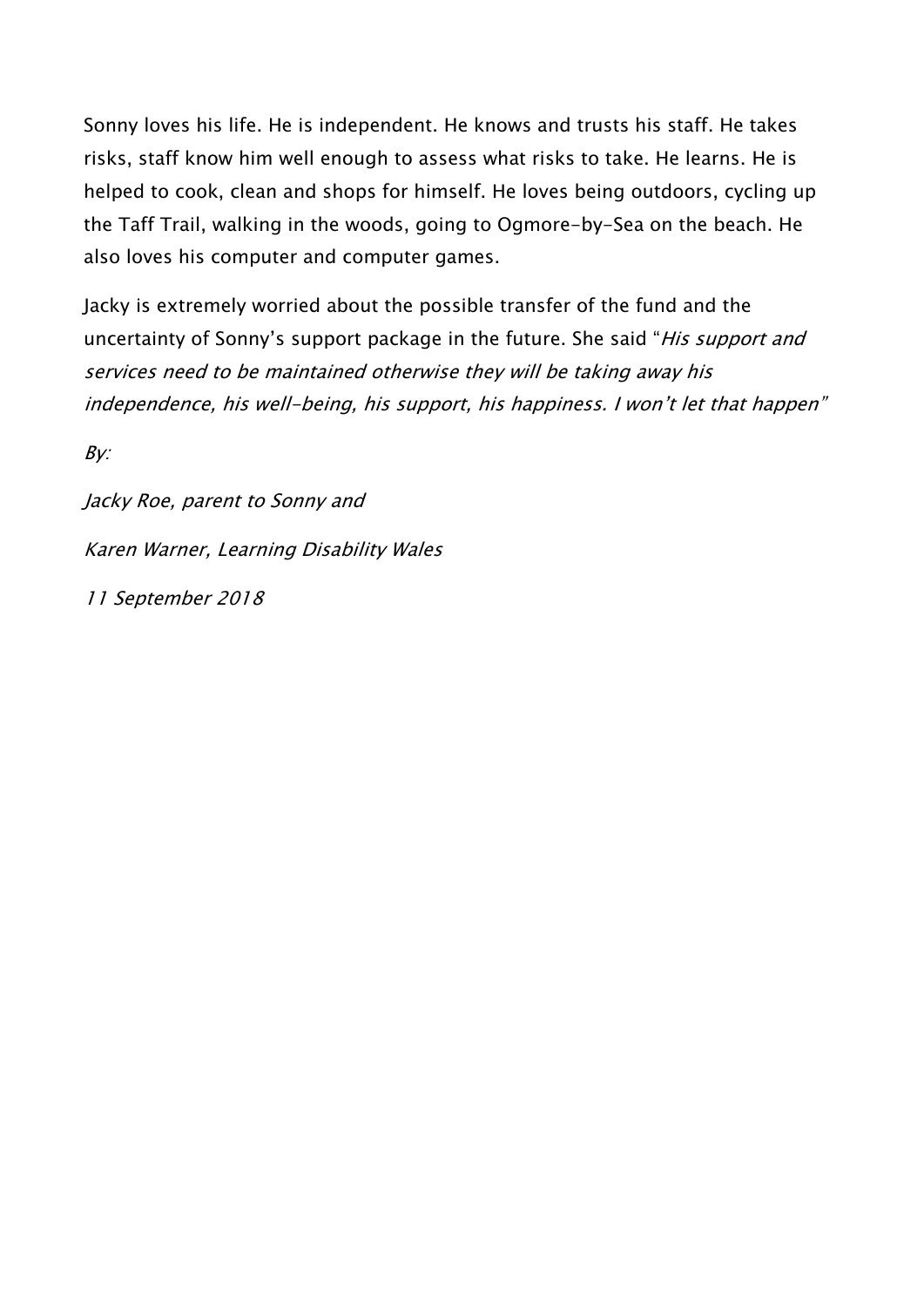### Stakeholder response 4 – Trevor Palmer

### Attn. Petitions Committee. - Petition P-05-771 Reconsider the closure of the Welsh Independent Living Grant and support disabled people to live independently.

I am a Welsh citizen living in Newport and for many years received support from the Independent Living Fund (ILF) and later the Welsh Independent Living Grant (WILG). As a disabled person who requires support to get around and live independently I was able to pursue some voluntary activities and personal interests with the ILF & WILG support. Earlier this year my local Authority reviewed my support and it has I now ben cut by sixty percent. This has had a dramatic effect on not only my life but my family and others.

I appeal to the Petitions Committee to have a semblance of Social Justice and be aware of how by closing the WILG is, in my case, not only restricting my independence but my families. The connotations of which have created additional complications.

The ILF and WILF support which I received has enabled me to maintain direction in life and earlier this year in the Queens Birthday Honours I was awarded a British Empire Medal for Services to Disabled People in Wales. My voluntary activities have now been reduced denying me the opportunity to integrate and live as independently as before, which indecently is only a trace of how ninety nine percent of Welsh adults live.

Its is sad that in our society that matters of basic social justice have be handled in such a way that the lives of venerable people have been disrupted resulting in the exact opposite of what the ILF and WILG was all about. In logical terms this is regression.

In Wales we must not simply just tow the political line but act in a Socially responsible way. One of the principal themes of the 2014 Social Services and Wellbeing Act (Wales) is to give people (yes, that is supposed to be me and other disabled people) a stronger voice and increased control of their lives. As Chair I respect that David J Rowlands AM and the Petitions Committee will recommend that the Welsh Independent Living Grant is reinstated.

Trevor Palmer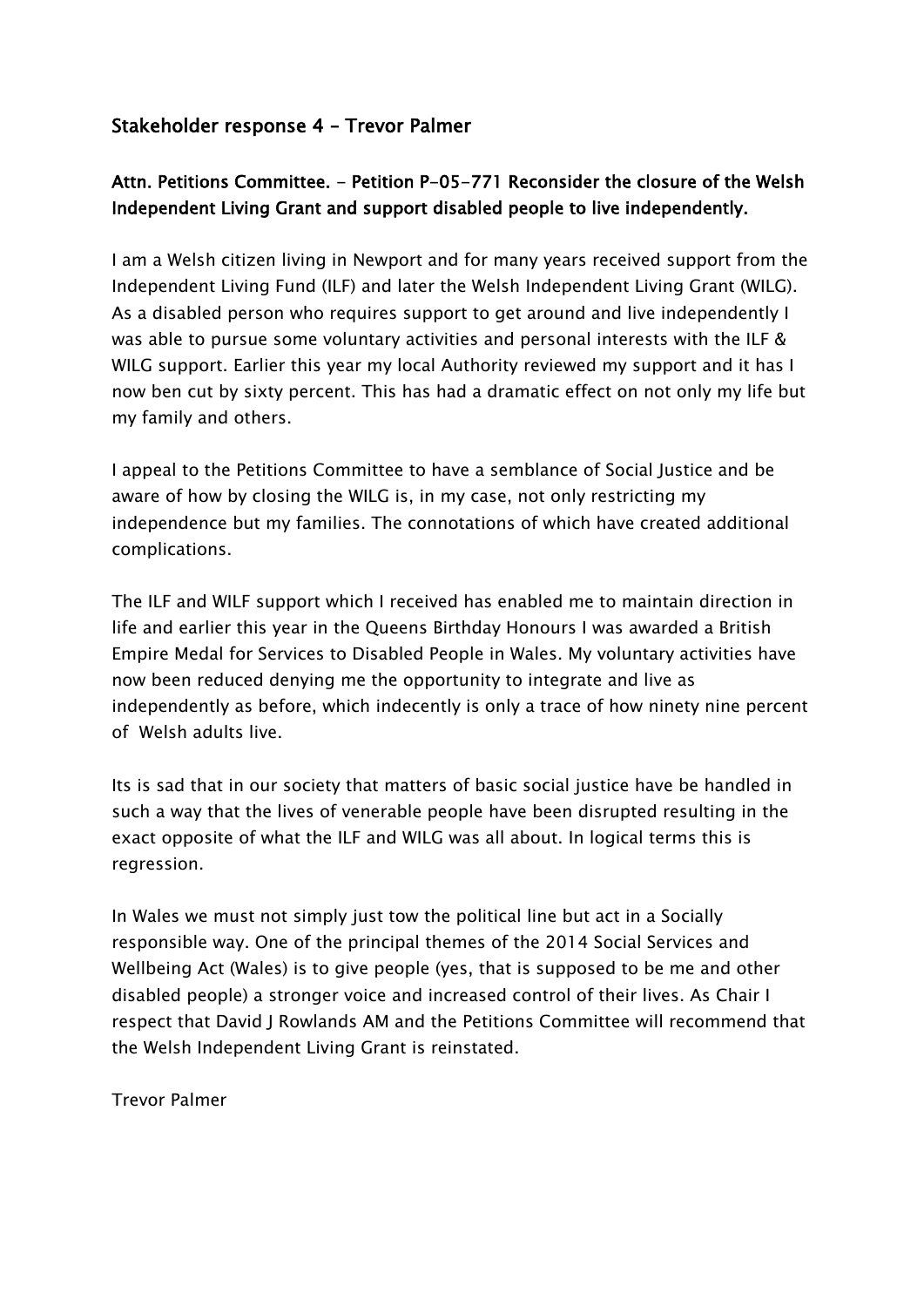Mr. David Rowlands AM, Chair of the Petitions Committee, National Assembly for Wales,

Dear David Rowlands AM

### Re: Petition P-05-771 Reconsider the closure of the Welsh Independent Living Grant(WILG) and support disabled people to live independently

Many thanks for your letter of the 8 August 2018 in which you invite us to share our views on the closure of the WILG from March 2019.

Sadly, due to our commitments we are unable to submit detailed comments. We would, however, wish to stress our support for Nathan Lee Davies' petition and his vigorous campaign aimed at getting the Welsh Government to reconsider its decision to close the WILG.

The Independent Living Fund was established to compensate disabled people who suffered significant financial loss as a result of the abolition of supplementary benefits 'additional requirements' payments in 1988. It was a national scheme to ensure that people with profound impairments were protected from the vagaries of local authority funding priorities.

Wales has a high proportion of relatively small local authorities – and for many of these councils the budgetary impact of funding a disabled person with profound impairments can be substantial. Austerity measures over the last 8 years has left many Local Authorities in Wales (and in England) facing immense challenges in ensuring that they meet their statutory obligations to disabled people in need of care and support. It is in this context, that there is a high likelihood that the needs of disabled people with profound impairments may be severely compromised. It is for this reason (among many others) that there continues to be a need for a Wales wide ILF scheme.

We have written a paper which can be found in the Rhydian: Social Welfare Law in Wales Journal http://www.lukeclements.co.uk/journal/journal-2018-volume-2/

For ease of access a copy of the paper is attached to the email.